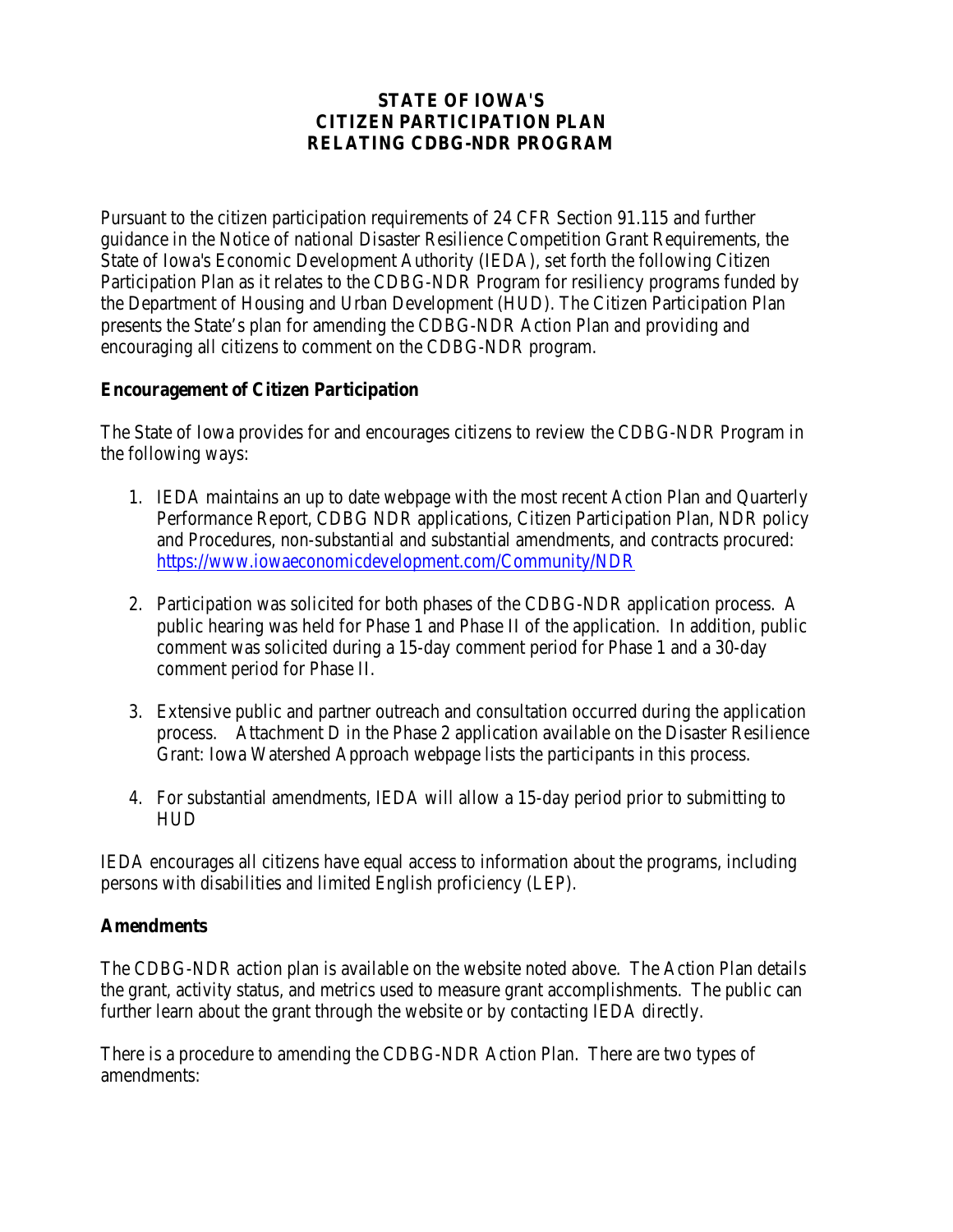**Substantial Amendment:** The following criteria will determine what changes to planned or actual activities constitute a substantial amendment to the CDBG-NDR Action Plan:

- 1. Any change to the Most Impacted and Distressed target area(s) (a revised area must meet Most Impacted and Distressed threshold requirements in the NOFA, including Appendix G to the NOFA)
- 2. Any change in program benefit, beneficiaries, or eligibility criteria, the allocation or reallocation of more than \$1 million, or the addition or deletion of an eligible activity.

**Non-substantial amendment:** Any change that does not meet the threshold of a substantial amendment. Such as amending Action Plans solely to accommodate changes to the timeline for projected expenditures.

# Substantial Amendment Review and Public Comment

Citizen participation is required prior to submitting a substantial amendment to HUD for their review. The following procedure will be followed:

- i. The draft Substantial Amendment to the Action Plan shall be made available for public review for a 15-day period prior to submitting to HUD. The State will publish a newspaper and web site summary describing the Substantial Amendment contents and purpose, and listing the locations where the entire Substantial Amendment may be examined. The Substantial Amendment shall be provided in a format accessible to persons with disabilities and limited English proficiency (LEP) upon request.
- ii. The State will consider any comments of citizens and local governments received. A summary of any comments or views, not accepted and the reasons for not accepting the comments/views shall be attached to the Substantial Amendment.

## Submittal to HUD of substantial and non-substantial amendment

The proposed amendment (both substantial and non-substantial) will include a section that identifies exactly what content is being added, deleted, or changedThere will be a section that includes a chart or table that clearly illustrates where funds are coming from and to where they are moving. The amendment will also include a revised budget allocation table that reflects the entirety of all funds, as amended. The amendments will be numbered sequentially and posted on the Web site.

HUD will acknowledge receipt of the proposed amendment via email or letter within 5 business days of receipt. HUD may seek additional information to determine whether a proposed amendment is a substantial amendment.